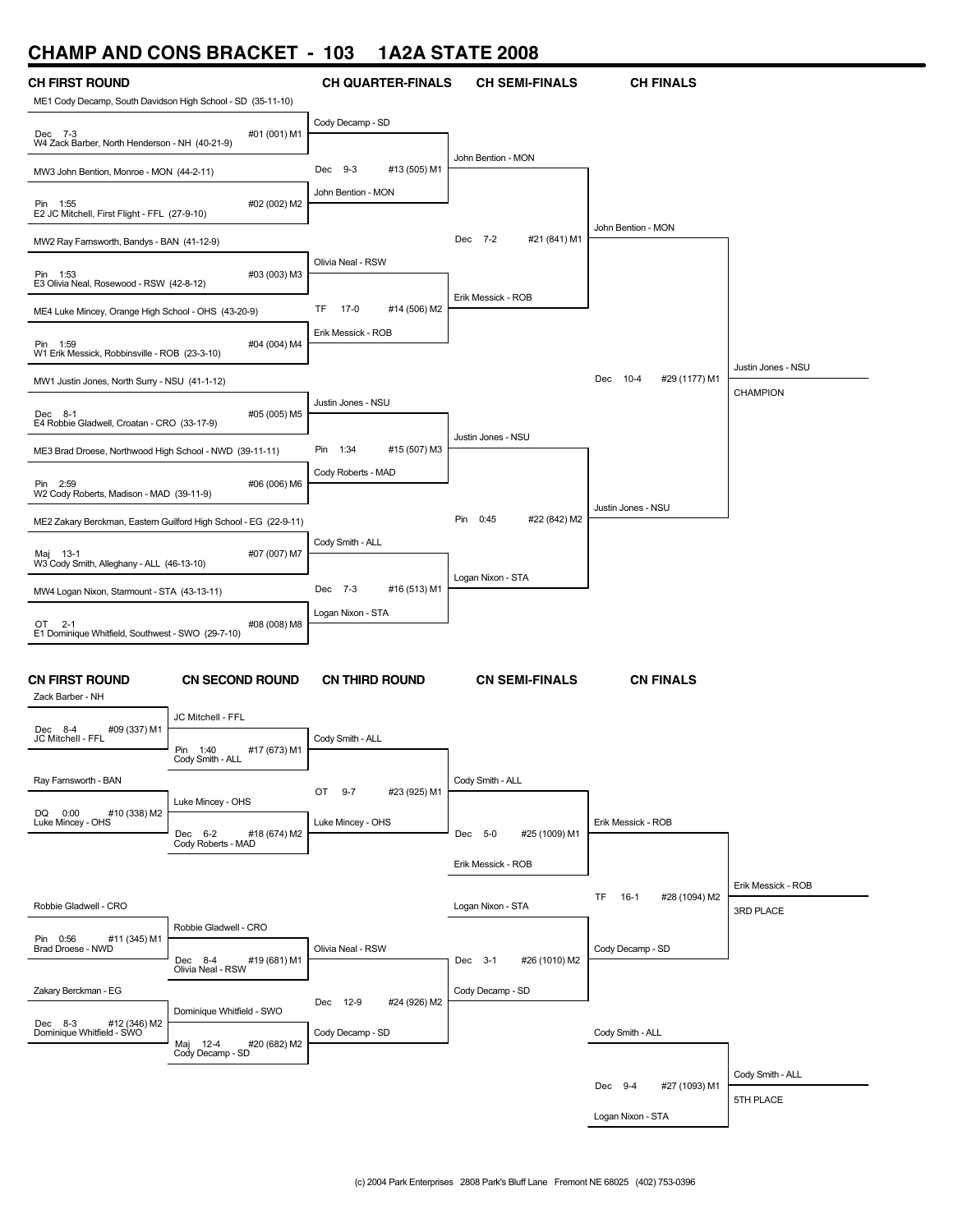# **CHAMP AND CONS BRACKET - 112 1A2A STATE 2008**

| <b>CH FIRST ROUND</b><br>W1 Weston Haney, Robbinsville - ROB (41-1-12)                                 |                                                                  | <b>CH QUARTER-FINALS</b>                            | <b>CH SEMI-FINALS</b>                             | <b>CH FINALS</b>         |                       |
|--------------------------------------------------------------------------------------------------------|------------------------------------------------------------------|-----------------------------------------------------|---------------------------------------------------|--------------------------|-----------------------|
| Forf 0:00                                                                                              | #01 (025) M1                                                     | Weston Haney - ROB                                  |                                                   |                          |                       |
| E4 Aaron Griswell, Pasquotank - PAS (15-5-10)<br>MW3 Todd Thompson, South Stanly - SST (26-8-9)        |                                                                  | #13 (514) M2<br>Pin 3:05                            | Weston Haney - ROB                                |                          |                       |
| Maj 10-0                                                                                               | #02 (026) M2                                                     | Carlos Hernandez - EM                               |                                                   |                          |                       |
|                                                                                                        | ME2 Carlos Hernandez, East Montgomery High School - EM (22-6-11) |                                                     | #21 (843) M3<br>Dec 4-1                           | Weston Haney - ROB       |                       |
| MW2 Johnny Lefevers, Hibriten - HIB (49-7-12)                                                          |                                                                  | Johnny Lefevers - HIB                               |                                                   |                          |                       |
| RC<br>$5 - 4$<br>ME3 Dustin Champion, Orange High School - OHS (52-16-10)                              | #03 (027) M3                                                     |                                                     | Johnny Lefevers - HIB                             |                          |                       |
| W4 Grant Sawyer, West Wilkes - WW (28-10-10)                                                           |                                                                  | Pin<br>5:40<br>#14 (515) M3<br>Ryan Blackwell - CRO |                                                   |                          |                       |
| Maj 14-6<br>E1 Ryan Blackwell, Croatan - CRO (46-7-10)                                                 | #04 (028) M4                                                     |                                                     |                                                   |                          |                       |
| ME1 Zach Hudson, West Davidson High School - WD (39-13-11)                                             |                                                                  |                                                     |                                                   | Dec 4-0<br>#29 (1180) M1 | Weston Haney - ROB    |
| Maj 10-0<br>MW4 Austin Setzer, Newton Conover - NC (38-22-10)                                          | #05 (029) M5                                                     | Zach Hudson - WD                                    |                                                   |                          | <b>CHAMPION</b>       |
| E3 Joey Williams, Dixon - DIX (34-19-9)                                                                |                                                                  | #15 (521) M1<br>Dec 8-6                             | Zach Hudson - WD                                  |                          |                       |
| Pin 1:06                                                                                               | #06 (030) M6                                                     | Joey Williams - DIX                                 |                                                   |                          |                       |
| W2 Alberto Nunez, Alleghany - ALL (31-15-10)<br>E2 Jorge Lopez, Trask - TRA (29-13-10)                 |                                                                  |                                                     | #22 (849) M1<br>OT<br>$2 - 0$                     | Eric Evanger - BRE       |                       |
| Pin 3:56                                                                                               | #07 (031) M7                                                     | Eric Evanger - BRE                                  |                                                   |                          |                       |
| W3 Eric Evanger, Brevard - BRE (38-4-11)<br>ME4 Bobby Holiman, Franklinton High School - FHS (33-8-12) |                                                                  | Pin 3:32<br>#16 (522) M2                            | Eric Evanger - BRE                                |                          |                       |
| Dec 9-6                                                                                                | #08 (032) M8                                                     | Bobby Holiman - FHS                                 |                                                   |                          |                       |
| MW1 Ryan Spivey, West Lincoln - WL (40-10-11)                                                          |                                                                  |                                                     |                                                   |                          |                       |
| <b>CN FIRST ROUND</b><br>Aaron Griswell - PAS                                                          | <b>CN SECOND ROUND</b>                                           | <b>CN THIRD ROUND</b>                               | <b>CN SEMI-FINALS</b>                             | <b>CN FINALS</b>         |                       |
| Forf 0:00<br>#09 (353) M1                                                                              | Todd Thompson - SST                                              |                                                     |                                                   |                          |                       |
| Todd Thompson - SST                                                                                    | #17 (689) M1<br>Dec 7-4<br>Bobby Holiman - FHS                   | Todd Thompson - SST                                 |                                                   |                          |                       |
| Dustin Champion - OHS                                                                                  |                                                                  | Dec 1-0<br>#23 (927) M3                             | Dustin Champion - OHS                             |                          |                       |
| Dec 10-3<br>#10 (354) M2<br>Grant Sawyer - WW                                                          | Dustin Champion - OHS                                            | Dustin Champion - OHS                               |                                                   | Johnny Lefevers - HIB    |                       |
|                                                                                                        | #18 (690) M2<br>Dec 7-2<br>Joey Williams - DIX                   |                                                     | Dec 7-0<br>#25 (1011) M3                          |                          |                       |
|                                                                                                        |                                                                  |                                                     | Johnny Lefevers - HIB                             |                          | Johnny Lefevers - HIB |
| Austin Setzer - NC                                                                                     |                                                                  |                                                     | Zach Hudson - WD                                  | Dec 5-4<br>#28 (1101) M1 | 3RD PLACE             |
| Pin 2:02<br>#11 (361) M1<br>Alberto Nunez - ALL                                                        | Austin Setzer - NC                                               | Ryan Blackwell - CRO                                |                                                   | Ryan Blackwell - CRO     |                       |
| Jorge Lopez - TRA                                                                                      | Dec 6-3<br>#19 (697) M1<br>Ryan Blackwell - CRO                  |                                                     | #26 (1017) M1<br>Pin 1:59<br>Ryan Blackwell - CRO |                          |                       |
|                                                                                                        | Ryan Spivey - WL                                                 | Pin 2:23<br>#24 (933) M1                            |                                                   |                          |                       |
| #12 (362) M2<br>Dec 7-1<br>Ryan Spivey - WL                                                            | Dec 6-5<br>#20 (698) M2<br>Carlos Hernandez - EM                 | Ryan Spivey - WL                                    |                                                   | Dustin Champion - OHS    |                       |
|                                                                                                        |                                                                  |                                                     |                                                   | Dec 2-1<br>#27 (1095) M3 | Dustin Champion - OHS |
|                                                                                                        |                                                                  |                                                     |                                                   | Zach Hudson - WD         | 5TH PLACE             |
|                                                                                                        |                                                                  |                                                     |                                                   |                          |                       |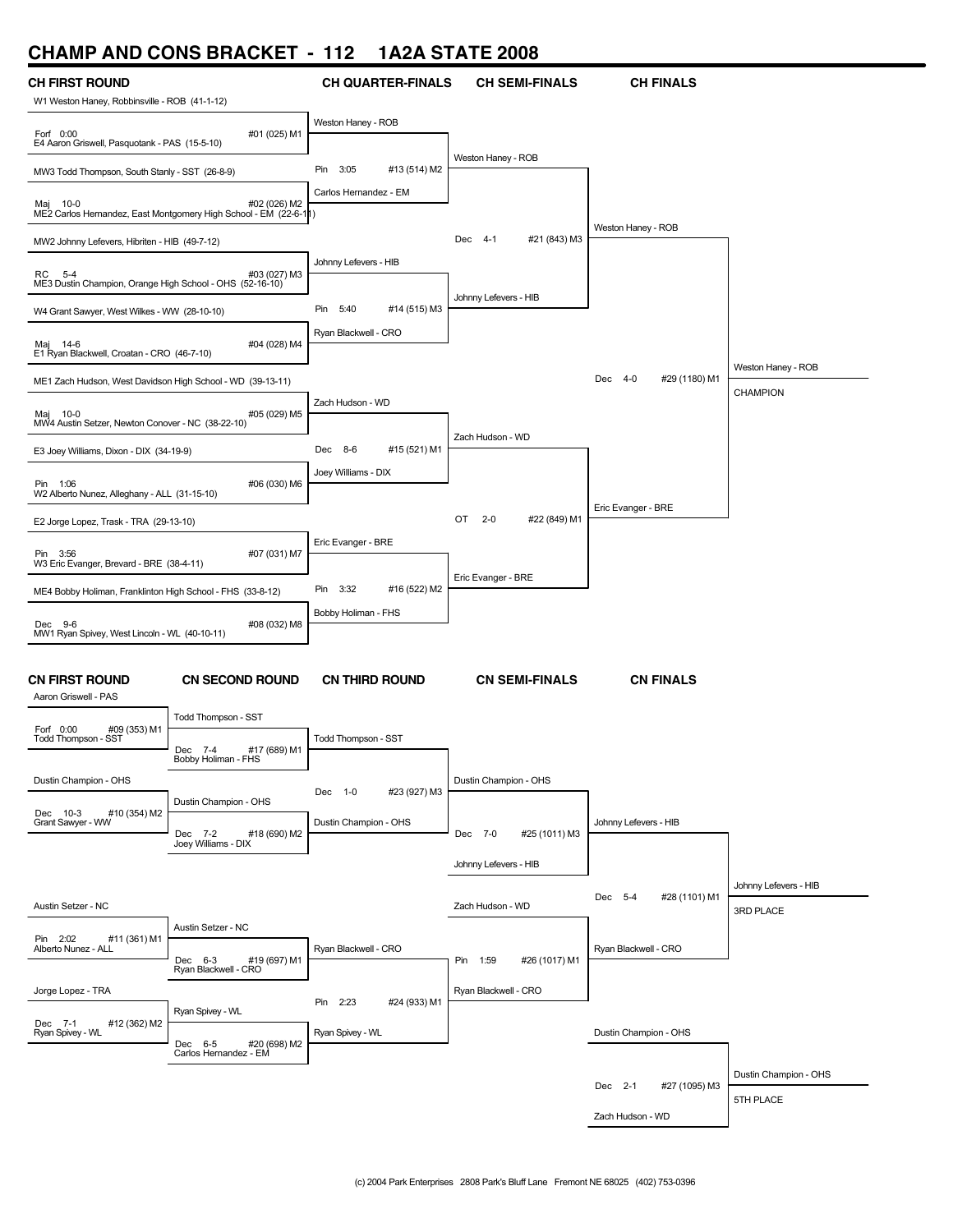### **CHAMP AND CONS BRACKET - 119 1A2A STATE 2008**

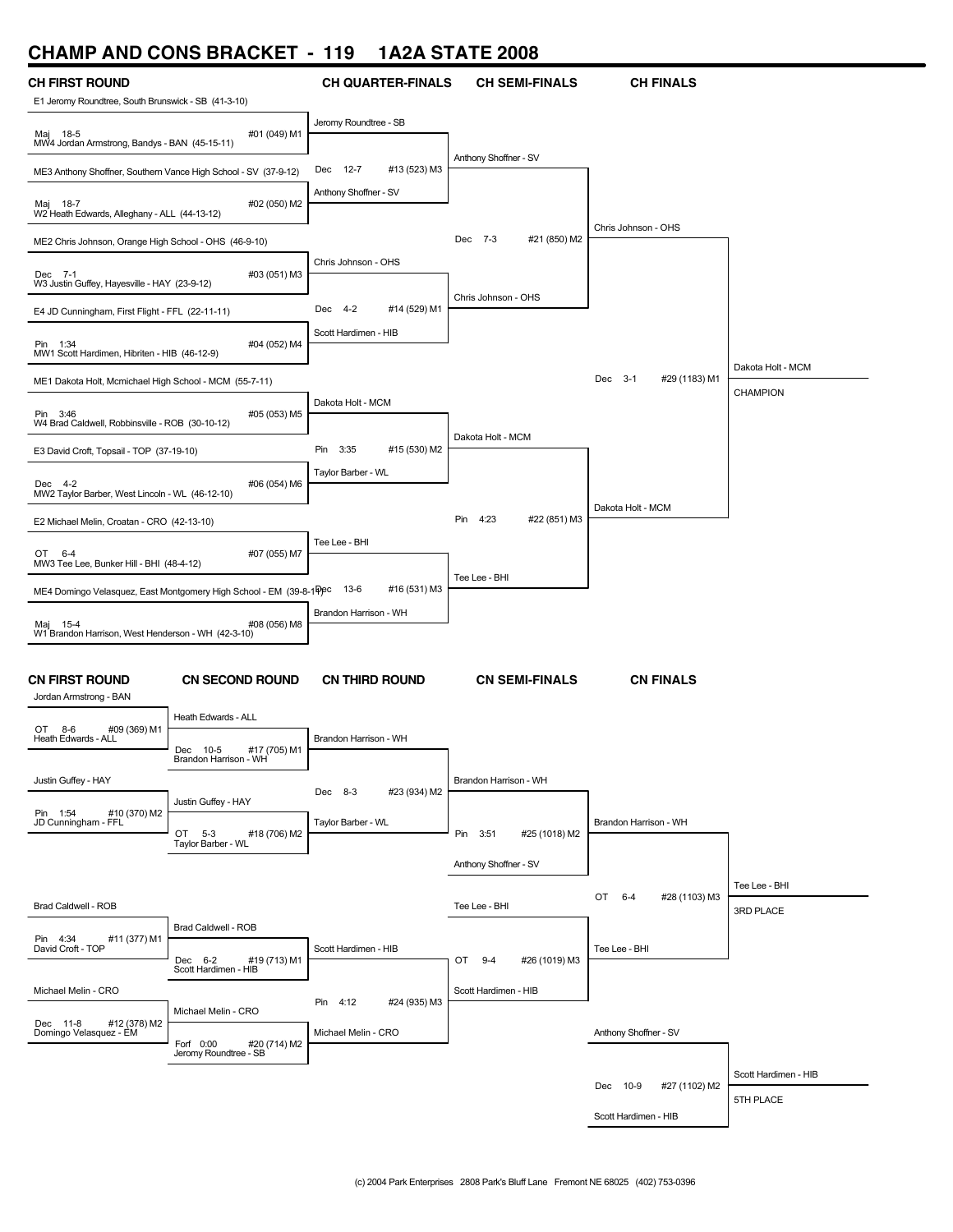### **CHAMP AND CONS BRACKET - 125 1A2A STATE 2008**

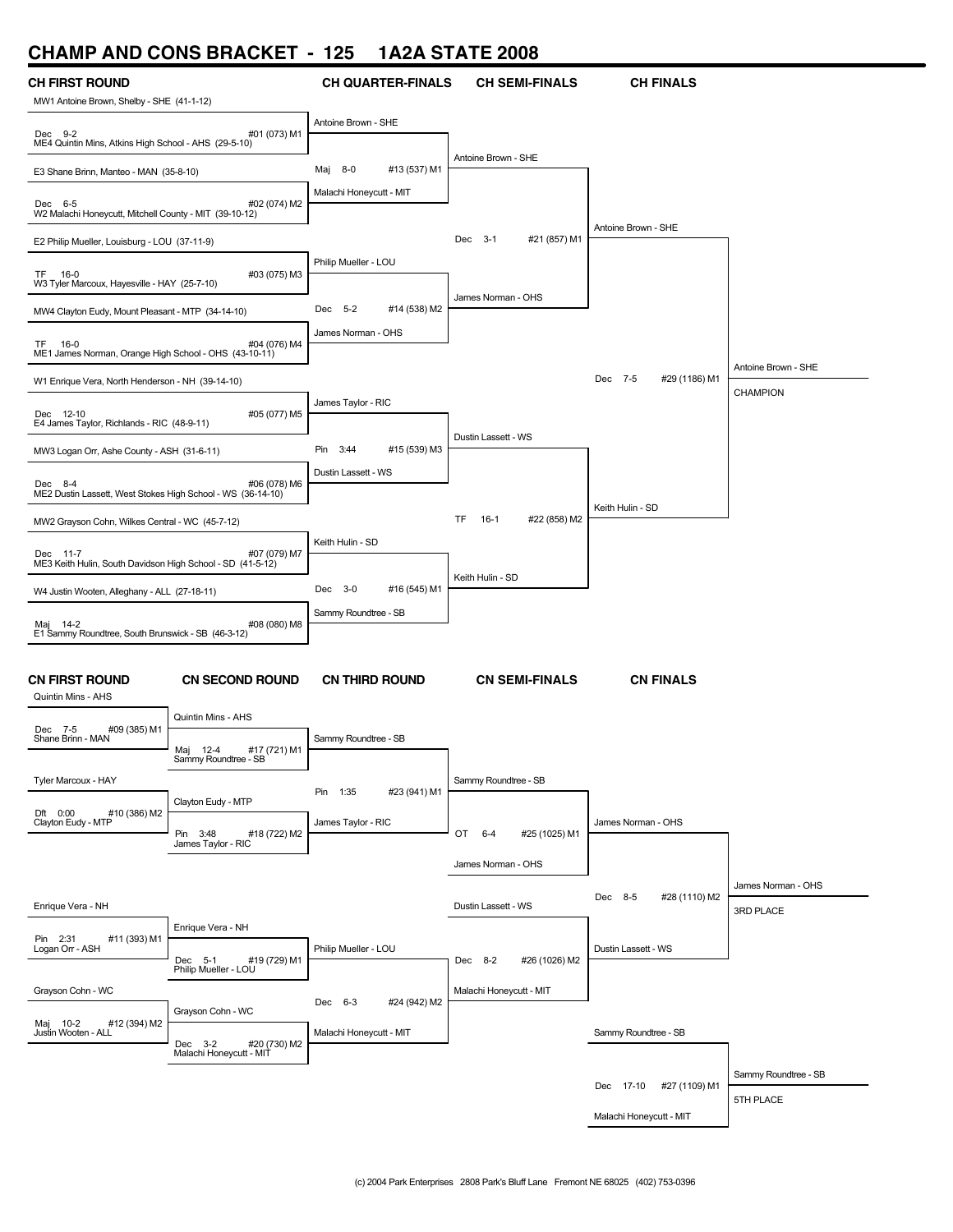### **CHAMP AND CONS BRACKET - 130 1A2A STATE 2008**

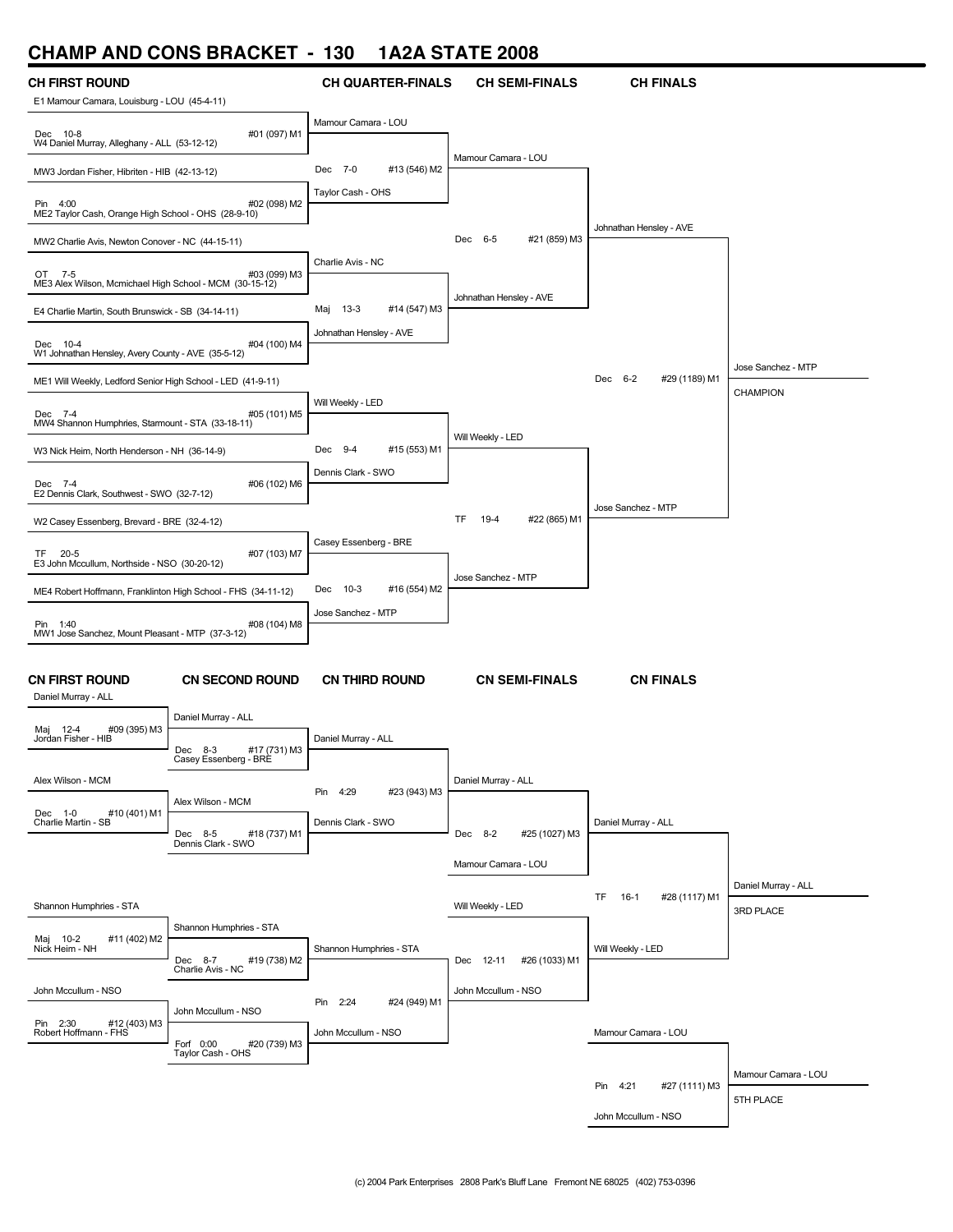### **CHAMP AND CONS BRACKET - 135 1A2A STATE 2008**



Alex Kubacki - OHS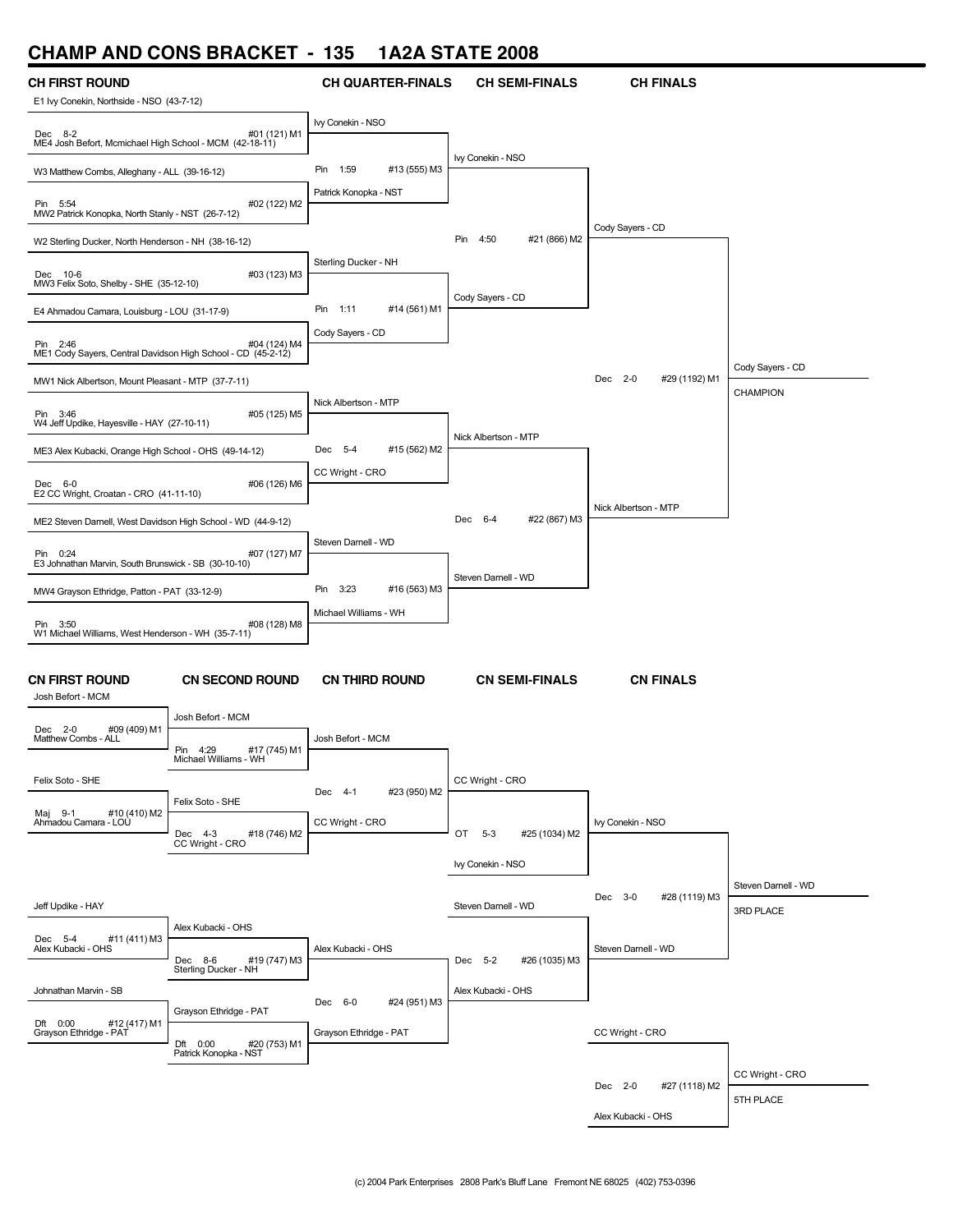### **CHAMP AND CONS BRACKET - 140 1A2A STATE 2008**

| <b>CH FIRST ROUND</b>                                                 |                                                                          | <b>CH QUARTER-FINALS</b>                               | <b>CH SEMI-FINALS</b>          | <b>CH FINALS</b>           |                         |
|-----------------------------------------------------------------------|--------------------------------------------------------------------------|--------------------------------------------------------|--------------------------------|----------------------------|-------------------------|
| ME1 Jake Johnson, Central Davidson High School - CD (36-7-9)          |                                                                          |                                                        |                                |                            |                         |
| Dec 6-0<br>MW4 Zack Eller, North Wilkes - NW (22-11-10)               | #01 (145) M1                                                             | Jake Johnson - CD                                      |                                |                            |                         |
| E3 Antonio Woodard, Northside - NSO (34-11-12)                        |                                                                          | #13 (569) M1<br>Dec 6-5                                | Jake Johnson - CD              |                            |                         |
| Maj 16-6<br>W2 Nathan Walsh, West Wilkes - WW (30-7-12)               | #02 (146) M2                                                             | Antonio Woodard - NSO                                  |                                |                            |                         |
| E2 Chad Allen, Lejeune - LEJ (30-1-12)                                |                                                                          |                                                        | #21 (873) M1<br>Dec 5-2        | Chad Allen - LEJ           |                         |
| Dec 8-4<br>W3 Caleb Cagle, Brevard - BRE (31-13-12)                   | #03 (147) M3                                                             | Chad Allen - LEJ                                       |                                |                            |                         |
|                                                                       | ME4 Sadrac Rodriguez, East Montgomery High School - EM (39-15-11 Pec 6-3 | #14 (570) M2                                           | Chad Allen - LEJ               |                            |                         |
| Maj 13-5<br>MW1 Kyle Benson, Patton - PAT (41-1-12)                   | #04 (148) M4                                                             | Kyle Benson - PAT                                      |                                |                            |                         |
| W1 Jared Hehner, East Henderson - EH (30-6-12)                        |                                                                          |                                                        |                                | Dec 14-11<br>#29 (1195) M1 | Chad Allen - LEJ        |
| Forf 0:00                                                             | #05 (149) M5                                                             | Nick Barnes - NB                                       |                                |                            | <b>CHAMPION</b>         |
| E4 Nick Barnes, North Brunswick - NB (32-8-12)                        |                                                                          |                                                        | Remington Jarrett - OHS        |                            |                         |
| MW3 Matt Owensby, Newton Conover - NC (45-13-11)                      |                                                                          | #15 (571) M3<br>Pin<br>1:16<br>Remington Jarrett - OHS |                                |                            |                         |
| Dec 9-5<br>ME2 Remington Jarrett, Orange High School - OHS (15-14-10) | #06 (150) M6                                                             |                                                        |                                |                            |                         |
| MW2 Joel Caudill, Wilkes Central - WC (46-5-12)                       |                                                                          |                                                        | #22 (874) M2<br>Dec 7-5        | Daniel Hopper - MCM        |                         |
| Dec 9-5<br>ME3 Daniel Hopper, Mcmichael High School - MCM (51-10-11)  | #07 (151) M7                                                             | Daniel Hopper - MCM                                    |                                |                            |                         |
| W4 Jordan English, Avery County - AVE (26-16-11)                      |                                                                          | #16 (577) M1<br>Dec 10-4                               | Daniel Hopper - MCM            |                            |                         |
| Maj 19-6                                                              | #08 (152) M8                                                             | Ryan Pippen - PAS                                      |                                |                            |                         |
| E1 Ryan Pippen, Pasquotank - PAS (39-4-10)                            |                                                                          |                                                        |                                |                            |                         |
| <b>CN FIRST ROUND</b><br>Zack Eller - NW                              | <b>CN SECOND ROUND</b>                                                   | <b>CN THIRD ROUND</b>                                  | <b>CN SEMI-FINALS</b>          | <b>CN FINALS</b>           |                         |
| #09 (418) M2<br>Dec 4-3                                               | Nathan Walsh - WW                                                        |                                                        |                                |                            |                         |
| Nathan Walsh - WW                                                     | #17 (754) M2<br>Dec 11-5<br>Ryan Pippen - PAS                            | Ryan Pippen - PAS                                      |                                |                            |                         |
| Caleb Cagle - BRE                                                     |                                                                          |                                                        | Ryan Pippen - PAS              |                            |                         |
| #10 (419) M3<br>Dec 8-1                                               | Sadrac Rodriguez - EM                                                    | #23 (957) M1<br>OT<br>10-8                             |                                |                            |                         |
| Sadrac Rodriguez - EM                                                 | Forf 0:00<br>#18 (755) M3<br>Nick Barnes - NB                            | Sadrac Rodriguez - EM                                  | OT<br>$4 - 2$<br>#25 (1041) M1 | Jake Johnson - CD          |                         |
|                                                                       |                                                                          |                                                        | Jake Johnson - CD              |                            |                         |
|                                                                       |                                                                          |                                                        |                                | #28 (1126) M2<br>Dec 8-3   | Kyle Benson - PAT       |
| Jared Hehner - EH                                                     | Matt Owensby - NC                                                        |                                                        | Remington Jarrett - OHS        |                            | 3RD PLACE               |
| Forf 0:00<br>#11 (425) M1<br>Matt Owensby - NC                        | #19 (761) M1<br>Dec 7-2                                                  | Kyle Benson - PAT                                      | #26 (1042) M2<br>Dec 4-3       | Kyle Benson - PAT          |                         |
|                                                                       | Kyle Benson - PAT                                                        |                                                        |                                |                            |                         |
| Joel Caudill - WC                                                     | Joel Caudill - WC                                                        | Dft 0:00<br>#24 (958) M2                               | Kyle Benson - PAT              |                            |                         |
| Pin 1:24<br>#12 (426) M2<br>Jordan English - AVE                      | #20 (762) M2<br>Dec 2-1<br>Antonio Woodard - NSO                         | Antonio Woodard - NSO                                  |                                | Ryan Pippen - PAS          |                         |
|                                                                       |                                                                          |                                                        |                                | Maj 10-2                   | Remington Jarrett - OHS |
|                                                                       |                                                                          |                                                        |                                | #27 (1125) M1              | 5TH PLACE               |
|                                                                       |                                                                          |                                                        |                                | Remington Jarrett - OHS    |                         |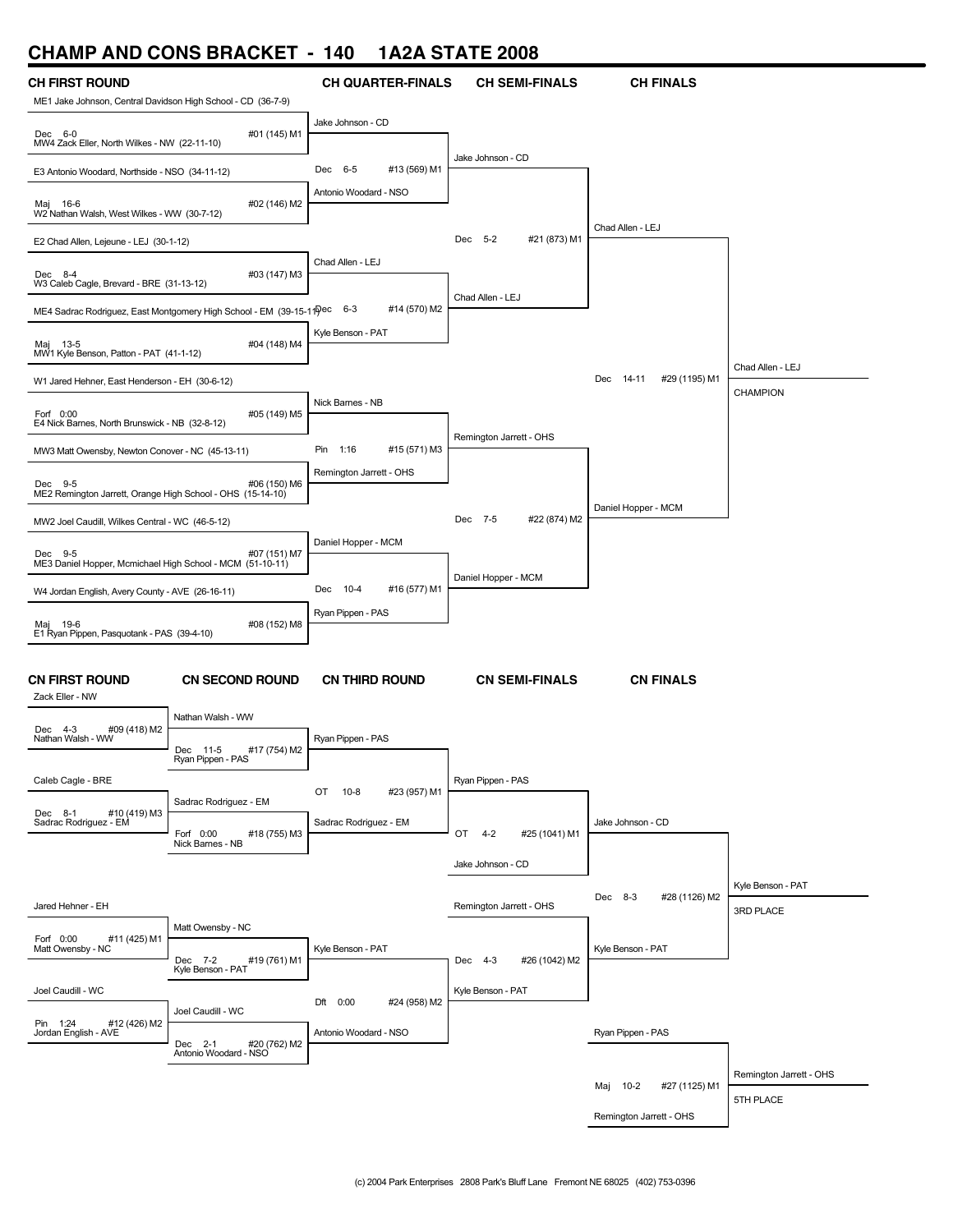# **CHAMP AND CONS BRACKET - 145 1A2A STATE 2008**

| CH FIRST ROUND                                                                       |                                                                 | <b>CH QUARTER-FINALS</b> | <b>CH SEMI-FINALS</b>     | <b>CH FINALS</b>           |                     |
|--------------------------------------------------------------------------------------|-----------------------------------------------------------------|--------------------------|---------------------------|----------------------------|---------------------|
| E1 Noel Mueller, Louisburg - LOU (45-3-12)                                           |                                                                 | Noel Mueller - LOU       |                           |                            |                     |
| Pin 3:30<br>W4 Nick Hehner, East Henderson - EH (39-9-11)                            | #01 (169) M1                                                    |                          | Shawn Swing - WD          |                            |                     |
| MW3 Trent Mauney, Bandys - BAN (41-14-12)                                            |                                                                 | Dec 7-0<br>#13 (578) M2  |                           |                            |                     |
| Dec 7-0<br>#02 (170) M2<br>ME2 Shawn Swing, West Davidson High School - WD (35-8-11) |                                                                 | Shawn Swing - WD         |                           |                            |                     |
| MW2 Austin Sloan, Starmount - STA (17-4-9)                                           |                                                                 |                          | #21 (875) M3<br>Dec 6-2   | Shawn Swing - WD           |                     |
| Maj 12-1<br>ME3 Ben Gleiser, Mcmichael High School - MCM (41-16-12)                  | #03 (171) M3                                                    | Ben Gleiser - MCM        |                           |                            |                     |
| E4 Josh Wilson, Pasquotank - PAS (29-7-11)                                           |                                                                 | Dec 12-8<br>#14 (579) M3 | Jamie Weaver - ALL        |                            |                     |
| Dec 12-6<br>W1 Jamie Weaver, Alleghany - ALL (47-13-11)                              | #04 (172) M4                                                    | Jamie Weaver - ALL       |                           |                            |                     |
|                                                                                      | ME1 Jonathan Burns, Cardinal Gibbons High School - CG (61-0-12) |                          |                           | Pin 0:43<br>#29 (1198) M1  | Jonathan Burns - CG |
|                                                                                      |                                                                 | Jonathan Burns - CG      |                           |                            | <b>CHAMPION</b>     |
| Pin 0:15<br>MW4 Caleb Delcambre, Mount Pleasant - MTP (33-16-12)                     | #05 (173) M5                                                    |                          |                           |                            |                     |
| W3 Josh Chen, Bishop Mcguinness - BMG (49-3-12)                                      |                                                                 | Pin 0:34<br>#15 (585) M1 | Jonathan Burns - CG       |                            |                     |
| Dec 6-2<br>E2 Jesse Creech, Croatan - CRO (35-12-11)                                 | #06 (174) M6                                                    | Jesse Creech - CRO       |                           |                            |                     |
| W2 Zach Whitman, Rosman - ROS (55-7-11)                                              |                                                                 |                          | Pin 1:13<br>#22 (881) M1  | Jonathan Burns - CG        |                     |
|                                                                                      |                                                                 | Zach Whitman - ROS       |                           |                            |                     |
| Pin 4:52<br>E3 Joshua Holmes, Rosewood - RSW (49-6-11)                               | #07 (175) M7                                                    |                          | Brad Owens - WL           |                            |                     |
| ME4 Aaron Lamb, Northwood High School - NWD (22-21-12)                               |                                                                 | Dec 1-0<br>#16 (586) M2  |                           |                            |                     |
| 19-4<br>TF.<br>MW1 Brad Owens, West Lincoln - WL (60-4-11)                           | #08 (176) M8                                                    | Brad Owens - WL          |                           |                            |                     |
|                                                                                      |                                                                 |                          |                           |                            |                     |
| <b>CN FIRST ROUND</b><br>Nick Hehner - EH                                            | <b>CN SECOND ROUND</b>                                          | <b>CN THIRD ROUND</b>    | <b>CN SEMI-FINALS</b>     | <b>CN FINALS</b>           |                     |
|                                                                                      | Nick Hehner - EH                                                |                          |                           |                            |                     |
| Dec 2-1<br>#09 (427) M3<br>Trent Mauney - BAN                                        | #17 (763) M3<br>Dec 8-2<br>Zach Whitman - ROS                   | Zach Whitman - ROS       |                           |                            |                     |
| Austin Sloan - STA                                                                   |                                                                 |                          | Zach Whitman - ROS        |                            |                     |
|                                                                                      | Austin Sloan - STA                                              | Dec 7-2<br>#23 (959) M3  |                           |                            |                     |
| Dec 9-8<br>#10 (433) M1<br>Josh Wilson - PAS                                         | #18 (769) M1<br>OT 4-2                                          | Austin Sloan - STA       | Pin 5:00<br>#25 (1043) M3 | Jamie Weaver - ALL         |                     |
|                                                                                      | Jesse Creech - CRO                                              |                          |                           |                            |                     |
|                                                                                      |                                                                 |                          | Jamie Weaver - ALL        |                            | Josh Chen - BMG     |
| Caleb Delcambre - MTP                                                                |                                                                 |                          | Brad Owens - WL           | Pin 1:55<br>#28 (1133) M1  | 3RD PLACE           |
|                                                                                      | Josh Chen - BMG                                                 |                          |                           |                            |                     |
| Dec 8-2<br>#11 (434) M2<br>Josh Chen - BMG                                           | #19 (770) M2                                                    | Josh Chen - BMG          | DQ<br>0:00                | Josh Chen - BMG            |                     |
|                                                                                      | Maj 8-0<br>Ben Gleiser - MCM                                    |                          | #26 (1049) M1             |                            |                     |
| Joshua Holmes - RSW                                                                  |                                                                 | Maj 14-4<br>#24 (965) M1 | Josh Chen - BMG           |                            |                     |
| Maj 21-10<br>#12 (435) M3<br>Aaron Lamb - NWD                                        | Aaron Lamb - NWD                                                | Noel Mueller - LOU       |                           | Zach Whitman - ROS         |                     |
|                                                                                      | Pin 0:45<br>#20 (771) M3<br>Noel Mueller - LOU                  |                          |                           |                            |                     |
|                                                                                      |                                                                 |                          |                           |                            | Zach Whitman - ROS  |
|                                                                                      |                                                                 |                          |                           | Forf 0:00<br>#27 (1127) M3 | 5TH PLACE           |
|                                                                                      |                                                                 |                          |                           | Brad Owens - WL            |                     |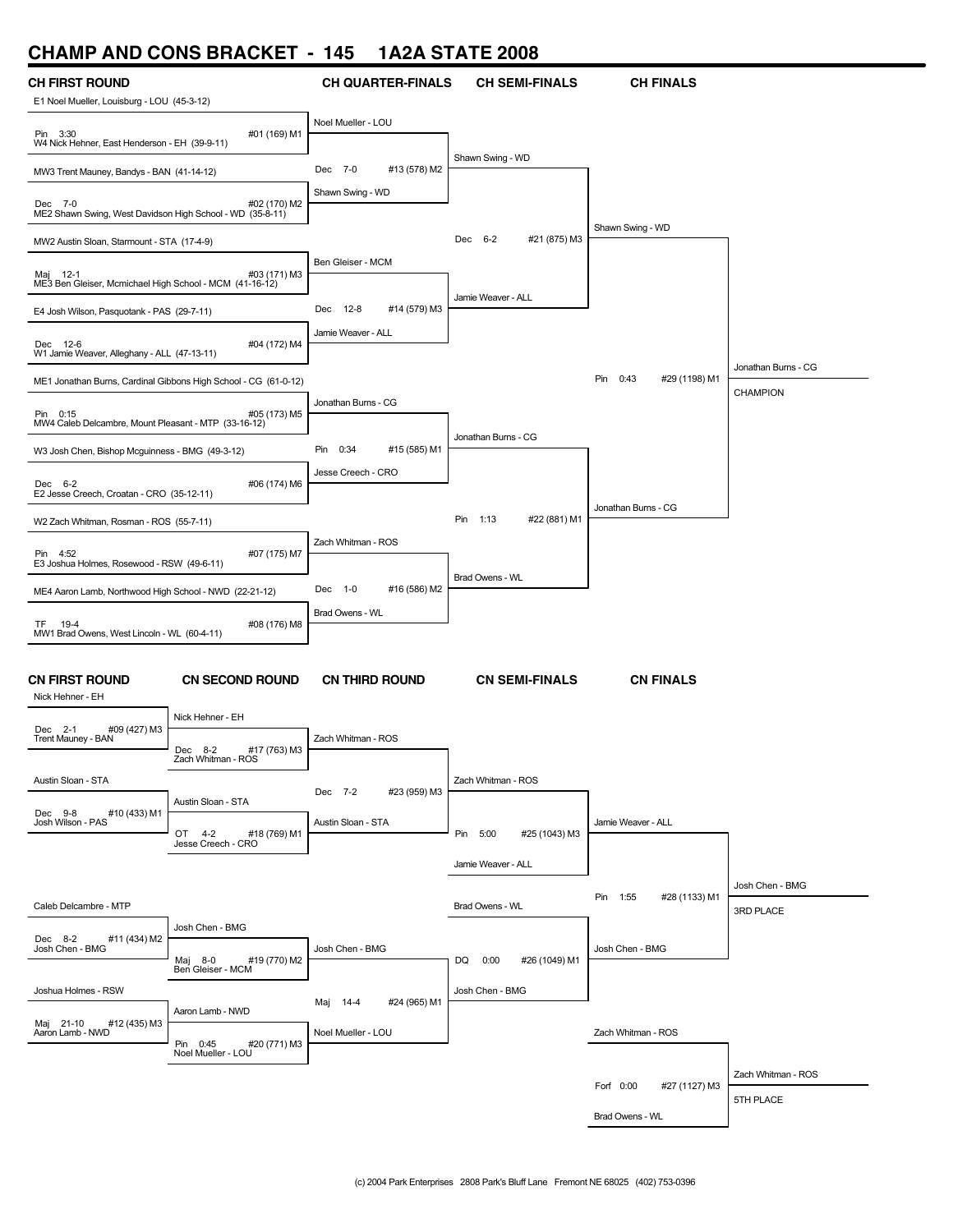# **CHAMP AND CONS BRACKET - 152 1A2A STATE 2008**

| <b>CH FIRST ROUND</b>                                                |                                                                               | <b>CH QUARTER-FINALS</b> | <b>CH SEMI-FINALS</b>    | <b>CH FINALS</b>         |                        |
|----------------------------------------------------------------------|-------------------------------------------------------------------------------|--------------------------|--------------------------|--------------------------|------------------------|
| E1 Cory Love, Trask - TRA (40-5-12)                                  |                                                                               |                          |                          |                          |                        |
| Pin 5:45                                                             | #01 (193) M1<br>ME4 Anthony Green, West Montgomery High School - WM (20-7-11) | Cory Love - TRA          |                          |                          |                        |
| W3 Josh Shell, West Wilkes - WW (29-9-12)                            |                                                                               | #13 (587) M3<br>Dec 4-2  | Cory Love - TRA          |                          |                        |
| Dec 6-5<br>MW2 Wyatt Edsel, Wilkes Central - WC (50-4-12)            | #02 (194) M2                                                                  | Josh Shell - WW          |                          |                          |                        |
| W2 Colby Webb, Madison - MAD (41-8-12)                               |                                                                               |                          | Dec 4-2<br>#21 (882) M2  | Nicholas Walters - OHS   |                        |
| Pin 2:42<br>MW3 Bryan Gray, Starmount - STA (49-6-12)                | #03 (195) M3                                                                  | Bryan Gray - STA         |                          |                          |                        |
| E4 Israel Harkless, Lejeune - LEJ (17-13-11)                         |                                                                               | Maj 9-1<br>#14 (593) M1  | Nicholas Walters - OHS   |                          |                        |
| Pin 3:55<br>ME1 Nicholas Walters, Orange High School - OHS (51-5-12) | #04 (196) M4                                                                  | Nicholas Walters - OHS   |                          |                          |                        |
| MW1 Cody Matheney, Shelby - SHE (44-2-11)                            |                                                                               |                          |                          | Dec 6-5<br>#29 (1201) M1 | Nicholas Walters - OHS |
|                                                                      |                                                                               | Cody Matheney - SHE      |                          |                          | CHAMPION               |
| Dec 6-4<br>W4 John Valitutto, Bishop Mcguinness - BMG (29-21-12)     | #05 (197) M5                                                                  |                          |                          |                          |                        |
| ME3 Jesse Upchurch, Northwood High School - NWD (46-8-12)            |                                                                               | #15 (594) M2<br>Dec 10-3 | Cody Matheney - SHE      |                          |                        |
| Dec 6-2<br>E2 Ben Williams, Southwest - SWO (28-7-12)                | #06 (198) M6                                                                  | Jesse Upchurch - NWD     |                          |                          |                        |
| ME2 William Graves, Southern Guilford High School - SG (35-2-12)     |                                                                               |                          | Pin 3:48<br>#22 (883) M3 | William Graves - SG      |                        |
| Pin 0:49<br>E3 Jeff Wise, Dixon - DIX (47-15-12)                     | #07 (199) M7                                                                  | William Graves - SG      |                          |                          |                        |
| MW4 Davonique Nelson, Hibriten - HIB (36-12-12)                      |                                                                               | Pin 3:07<br>#16 (595) M3 | William Graves - SG      |                          |                        |
|                                                                      |                                                                               | Timothy Blevins - ES     |                          |                          |                        |
| Pin 5:00<br>W1 Timothy Blevins, East Surry - ES (24-10-12)           | #08 (200) M8                                                                  |                          |                          |                          |                        |
| <b>CN FIRST ROUND</b><br>Anthony Green - WM                          | <b>CN SECOND ROUND</b>                                                        | <b>CN THIRD ROUND</b>    | <b>CN SEMI-FINALS</b>    | <b>CN FINALS</b>         |                        |
| Pin 1:34<br>#09 (441) M1                                             | Wyatt Edsel - WC                                                              |                          |                          |                          |                        |
| Wyatt Edsel - WC                                                     | #17 (777) M1<br>Dec 5-1<br>Timothy Blevins - ES                               | Wyatt Edsel - WC         |                          |                          |                        |
| Colby Webb - MAD                                                     |                                                                               | OT 6-4<br>#23 (966) M2   | Wyatt Edsel - WC         |                          |                        |
| Pin 3:32<br>#10 (442) M2                                             | Colby Webb - MAD                                                              |                          |                          |                          |                        |
| Israel Harkless - LEJ                                                | #18 (778) M2<br>Pin<br>3:43<br>Jesse Upchurch - NWD                           | Jesse Upchurch - NWD     | Dec 4-1<br>#25 (1050) M2 | Cory Love - TRA          |                        |
|                                                                      |                                                                               |                          | Cory Love - TRA          |                          |                        |
|                                                                      |                                                                               |                          |                          |                          | Cody Matheney - SHE    |
| John Valitutto - BMG                                                 |                                                                               |                          | Cody Matheney - SHE      | Dec 4-2<br>#28 (1135) M3 | 3RD PLACE              |
| Dec 6-5<br>#11 (443) M3                                              | Ben Williams - SWO                                                            |                          |                          |                          |                        |
| Ben Williams - SWO                                                   | #19 (779) M3<br>Dec 12-11<br>Bryan Gray - STA                                 | Bryan Gray - STA         | #26 (1051) M3<br>Maj 9-1 | Cody Matheney - SHE      |                        |
| Jeff Wise - DIX                                                      |                                                                               |                          | Bryan Gray - STA         |                          |                        |
| #12 (449) M1<br>Dec 12-7                                             | Jeff Wise - DIX                                                               | Dec 5-0<br>#24 (967) M3  |                          |                          |                        |
| Davonique Nelson - HIB                                               | #20 (785) M1<br>Dec 15-9                                                      | Josh Shell - WW          |                          | Wyatt Edsel - WC         |                        |
|                                                                      | Josh Shell - WW                                                               |                          |                          |                          | Wyatt Edsel - WC       |
|                                                                      |                                                                               |                          |                          | Dec 9-3<br>#27 (1134) M2 | 5TH PLACE              |
|                                                                      |                                                                               |                          |                          | Bryan Gray - STA         |                        |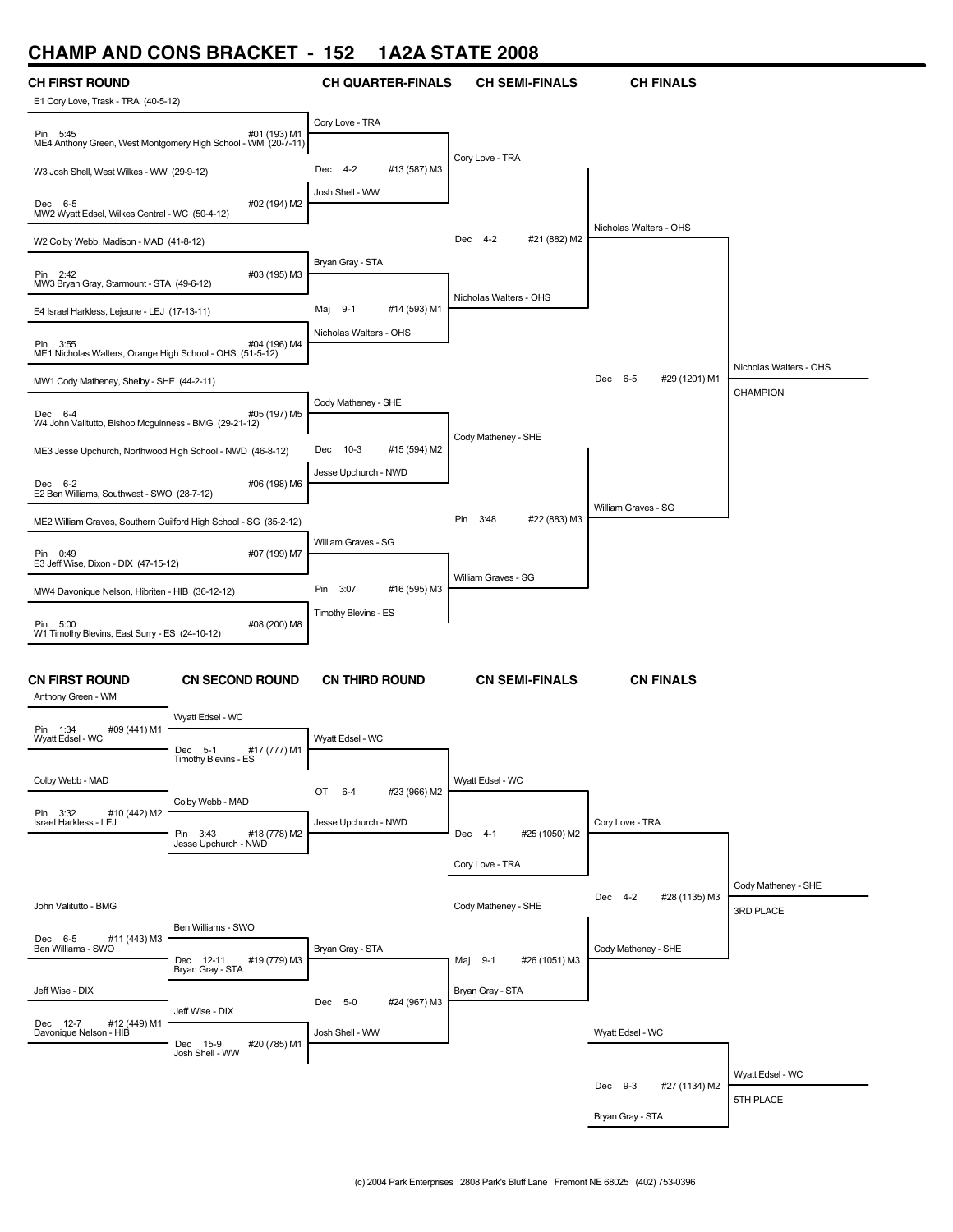### **CHAMP AND CONS BRACKET - 160 1A2A STATE 2008**



Brent Turman - DIX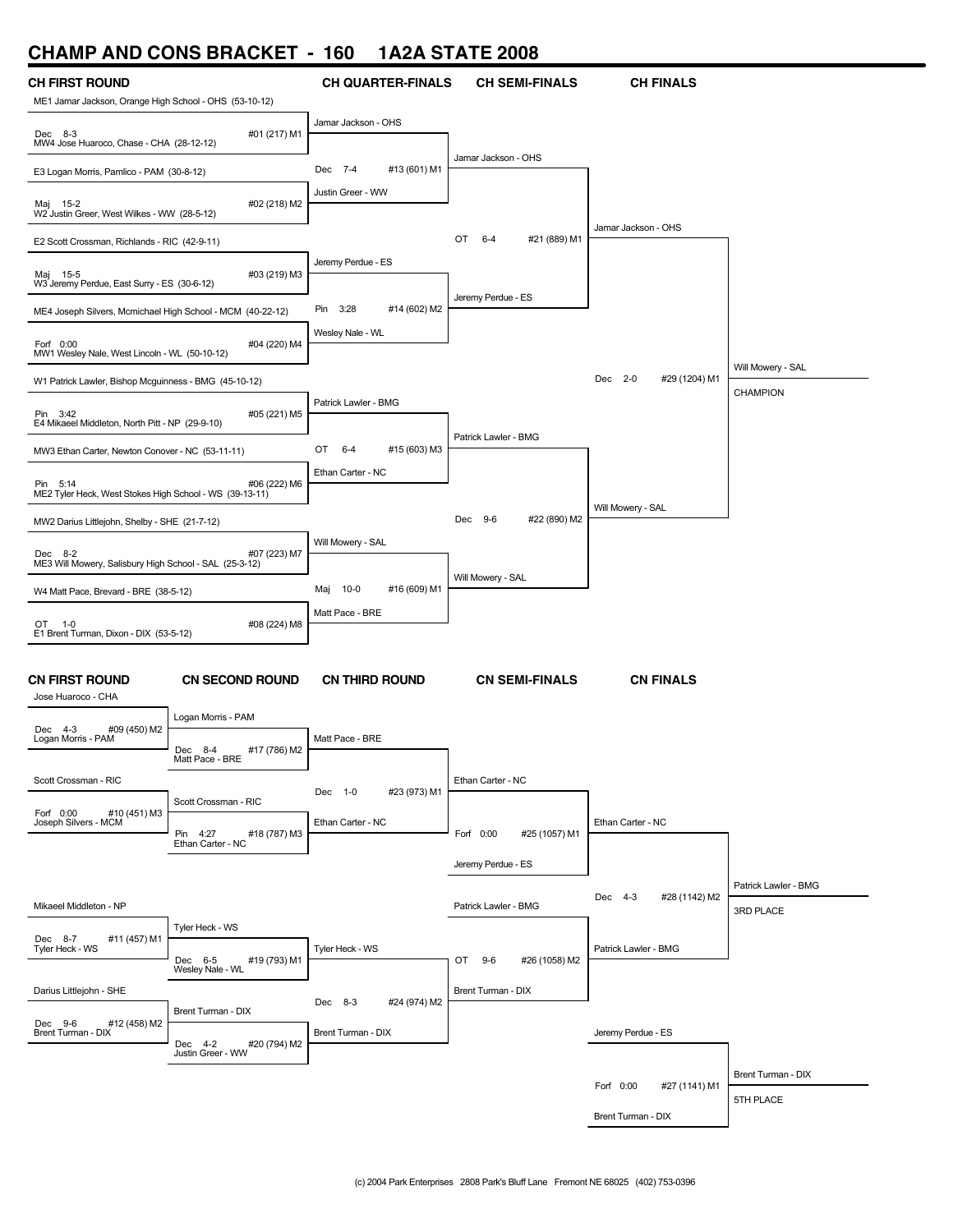## **CHAMP AND CONS BRACKET - 171 1A2A STATE 2008**

| <b>CH FIRST ROUND</b><br>MW1 Christian Harris, Forbush - FOR (42-2-12)  |                                                | <b>CH QUARTER-FINALS</b>                      | <b>CH SEMI-FINALS</b>      | <b>CH FINALS</b>          |                        |
|-------------------------------------------------------------------------|------------------------------------------------|-----------------------------------------------|----------------------------|---------------------------|------------------------|
|                                                                         |                                                | Christian Harris - FOR                        |                            |                           |                        |
| Dec 13-7<br>W4 William Baynard, Rosman - ROS (38-21-11)                 | #01 (241) M1                                   |                                               |                            |                           |                        |
| E3 Brian Wilson, Pasquotank - PAS (33-9-11)                             |                                                | Dec 11-4<br>#13 (610) M2                      | Christian Harris - FOR     |                           |                        |
| Dec 8-1                                                                 | #02 (242) M2                                   | Brian Wilson - PAS                            |                            |                           |                        |
| ME2 Aaron Bernstein, Orange High School - OHS (36-13-12)                |                                                |                                               |                            | Christian Harris - FOR    |                        |
| E2 Tripp Waller, Dixon - DIX (42-8-12)                                  |                                                |                                               | TF<br>21-6<br>#21 (897) M1 |                           |                        |
| Dec 4-1<br>ME3 Raul Flores, Eastern Guilford High School - EG (26-8-12) | #03 (243) M3                                   | Raul Flores - EG                              |                            |                           |                        |
|                                                                         |                                                | Dec 5-1                                       | Shawn Mulligan - NC        |                           |                        |
| MW4 Shawn Mulligan, Newton Conover - NC (51-14-12)                      |                                                | #14 (611) M3<br>Shawn Mulligan - NC           |                            |                           |                        |
| OT 8-7<br>W1 Joe Bomar, Mitchell County - MIT (48-9-12)                 | #04 (244) M4                                   |                                               |                            |                           |                        |
| E1 Carl Crossman, Richlands - RIC (35-8-11)                             |                                                |                                               |                            | Dec 9-3<br>#29 (1207) M1  | Christian Harris - FOR |
|                                                                         |                                                | Carl Crossman - RIC                           |                            |                           | <b>CHAMPION</b>        |
| Pin 2:48<br>ME4 Josh Klein, East Davidson High School - EDA (27-13-12)  | #05 (245) M5                                   |                                               |                            |                           |                        |
| MW3 Dearron Cole, Albemarle - ALB (29-5-11)                             |                                                | Dec 6-2<br>#15 (617) M1                       | Jordan Ford - SS           |                           |                        |
| Pin 3:43                                                                | #06 (246) M6                                   | Jordan Ford - SS                              |                            |                           |                        |
| W2 Jordan Ford, South Stokes - SS (39-15-11)                            |                                                |                                               |                            | Jed Martin - SC           |                        |
| MW2 Jed Martin, Surry Central - SC (42-3-12)                            |                                                |                                               | #22 (898) M2<br>Dec 10-5   |                           |                        |
| Pin 3:45                                                                | #07 (247) M7                                   | Jed Martin - SC                               |                            |                           |                        |
| W3 Travis Smalling, Pisgah - PIS (33-11-9)                              |                                                |                                               | Jed Martin - SC            |                           |                        |
| E4 Scott White, Swansboro - SWA (20-7-12)                               |                                                | Dec 9-6<br>#16 (618) M2<br>Kenny Harris - MCM |                            |                           |                        |
| Maj 17-4<br>ME1 Kenny Harris, Mcmichael High School - MCM (48-13-12)    | #08 (248) M8                                   |                                               |                            |                           |                        |
|                                                                         |                                                |                                               |                            |                           |                        |
| <b>CN FIRST ROUND</b><br>William Baynard - ROS                          | <b>CN SECOND ROUND</b>                         | <b>CN THIRD ROUND</b>                         | <b>CN SEMI-FINALS</b>      | <b>CN FINALS</b>          |                        |
| #09 (459) M3<br>Dec 7-0                                                 | Aaron Bernstein - OHS                          |                                               |                            |                           |                        |
| Aaron Bernstein - OHS                                                   | Dec<br>$-5-1$<br>#17 (795) M3                  | Kenny Harris - MCM                            |                            |                           |                        |
| Tripp Waller - DIX                                                      | Kenny Harris - MCM                             |                                               | Kenny Harris - MCM         |                           |                        |
|                                                                         | Tripp Waller - DIX                             | Dec 4-3<br>#23 (981) M1                       |                            |                           |                        |
| Maj 11-3<br>#10 (465) M1<br>Joe Bomar - MIT                             | #18 (801) M1<br>Dec 6-5                        | Tripp Waller - DIX                            | Dec 5-3<br>#25 (1065) M1   | Shawn Mulligan - NC       |                        |
|                                                                         | Carl Crossman - RIC                            |                                               |                            |                           |                        |
|                                                                         |                                                |                                               | Shawn Mulligan - NC        |                           | Shawn Mulligan - NC    |
| Josh Klein - EDA                                                        |                                                |                                               | Jordan Ford - SS           | Dec 1-0<br>#28 (1150) M2  | 3RD PLACE              |
| Pin 1:29<br>#11 (466) M2                                                | Dearron Cole - ALB                             |                                               |                            |                           |                        |
| Dearron Cole - ALB                                                      | Pin 3:13<br>#19 (802) M2                       | Raul Flores - EG                              | Maj 10-2<br>#26 (1066) M2  | Raul Flores - EG          |                        |
|                                                                         | Raul Flores - EG                               |                                               | Raul Flores - EG           |                           |                        |
| Travis Smalling - PIS                                                   | Scott White - SWA                              | Dec 4-1<br>#24 (982) M2                       |                            |                           |                        |
| Dec 5-4<br>Scott White - SWA<br>#12 (467) M3                            |                                                | Scott White - SWA                             |                            | Kenny Harris - MCM        |                        |
|                                                                         | Dec 10-7<br>#20 (803) M3<br>Brian Wilson - PAS |                                               |                            |                           |                        |
|                                                                         |                                                |                                               |                            | Dec 10-3<br>#27 (1149) M1 | Kenny Harris - MCM     |
|                                                                         |                                                |                                               |                            | Jordan Ford - SS          | 5TH PLACE              |
|                                                                         |                                                |                                               |                            |                           |                        |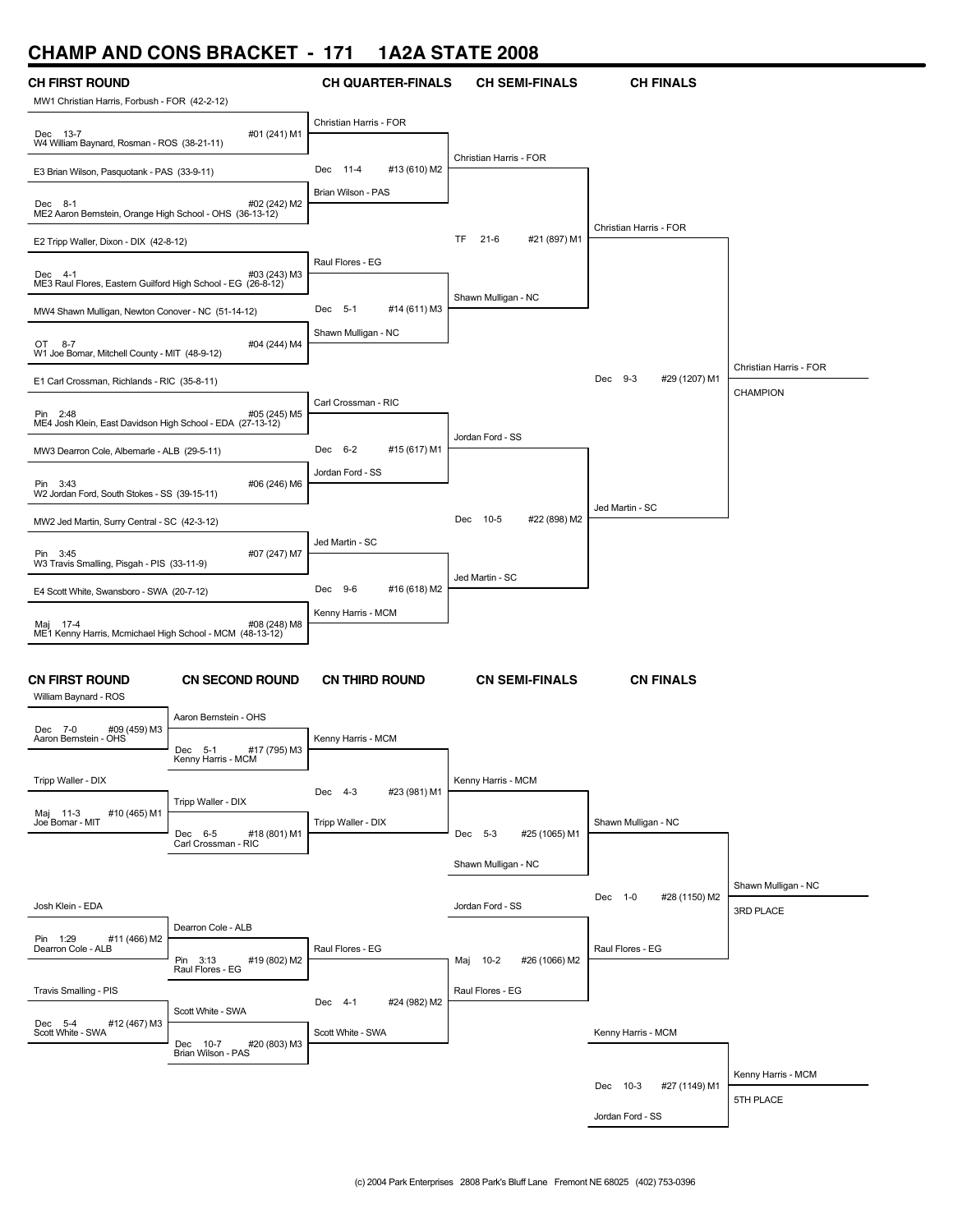## **CHAMP AND CONS BRACKET - 189 1A2A STATE 2008**

| E1 Jacob Allen, Topsail - TOP (55-5-12)<br>Aaron Brown - CC<br>#01 (265) M1<br>Pin 5:52<br>ME4 Aaron Brown, Chatham Central High School - CC (41-8-12)<br>Vincent Beam - WC<br>#13 (625) M1<br>Pin 5:40<br>W3 Josh Nations, East Wilkes - EW (31-9-12)<br>Vincent Beam - WC<br>#02 (266) M2<br>Dec 2-1<br>MW2 Vincent Beam, Wilkes Central - WC (35-6-11)<br>Vincent Beam - WC<br>#21 (905) M1<br>Dec 6-4<br>W2 Markus Brown, East Surry - ES (20-11-10)<br>Gilbert Rodriguez - NC<br>#03 (267) M3<br>Dec 10-9 |  |
|----------------------------------------------------------------------------------------------------------------------------------------------------------------------------------------------------------------------------------------------------------------------------------------------------------------------------------------------------------------------------------------------------------------------------------------------------------------------------------------------------------------|--|
|                                                                                                                                                                                                                                                                                                                                                                                                                                                                                                                |  |
|                                                                                                                                                                                                                                                                                                                                                                                                                                                                                                                |  |
|                                                                                                                                                                                                                                                                                                                                                                                                                                                                                                                |  |
|                                                                                                                                                                                                                                                                                                                                                                                                                                                                                                                |  |
|                                                                                                                                                                                                                                                                                                                                                                                                                                                                                                                |  |
| MW3 Gilbert Rodriguez, Newton Conover - NC (41-19-11)                                                                                                                                                                                                                                                                                                                                                                                                                                                          |  |
| Gilbert Rodriquez - NC<br>Maj 21-7<br>#14 (626) M2                                                                                                                                                                                                                                                                                                                                                                                                                                                             |  |
| E4 Ethan Mills, South Lenoir - SL (33-5-12)<br>Ethan Mills - SL<br>#04 (268) M4<br>Maj 12-2                                                                                                                                                                                                                                                                                                                                                                                                                    |  |
| ME1 Andrew Luter, West Stokes High School - WS (43-8-12)<br>Vincent Beam - WC                                                                                                                                                                                                                                                                                                                                                                                                                                  |  |
| #29 (1210) M1<br>Dec 4-3<br>MW1 Ryan Taylor, Shelby - SHE (44-4-12)<br>CHAMPION                                                                                                                                                                                                                                                                                                                                                                                                                                |  |
| Ryan Taylor - SHE<br>#05 (269) M5<br>Dec 8-3<br>W4 Ashford Smith, Cherokee - CHR (33-10-12)                                                                                                                                                                                                                                                                                                                                                                                                                    |  |
| Ryan Taylor - SHE<br>#15 (633) M1<br>Pin 2:45<br>ME3 Brandon Moss, Thomasville High School - THO (31-11-11)                                                                                                                                                                                                                                                                                                                                                                                                    |  |
| Jacob Lewis - NJ<br>#06 (270) M6<br>Dec 3-2<br>E2 Jacob Lewis, North Johnston - NJ (33-7-11)                                                                                                                                                                                                                                                                                                                                                                                                                   |  |
| Corey Smith - TAR<br>#22 (906) M2<br>Dec 4-1                                                                                                                                                                                                                                                                                                                                                                                                                                                                   |  |
| ME2 James Chilton, Eastern Guilford High School - EG (26-8-11)<br>Corey Smith - TAR                                                                                                                                                                                                                                                                                                                                                                                                                            |  |
| Pin 4:30<br>#07 (271) M7<br>E3 Corey Smith, Tarboro - TAR (39-5-11)                                                                                                                                                                                                                                                                                                                                                                                                                                            |  |
| Corey Smith - TAR<br>RC<br>#16 (634) M2<br>$-1-1$<br>MW4 Zak Hooker, Mount Pleasant - MTP (24-10-12)                                                                                                                                                                                                                                                                                                                                                                                                           |  |
| Martin Avery - BRE                                                                                                                                                                                                                                                                                                                                                                                                                                                                                             |  |
| Forf 0:00<br>#08 (272) M8<br>W1 Martin Avery, Brevard - BRE (27-3-12)                                                                                                                                                                                                                                                                                                                                                                                                                                          |  |
| <b>CN SEMI-FINALS</b><br><b>CN FIRST ROUND</b><br><b>CN SECOND ROUND</b><br><b>CN THIRD ROUND</b><br><b>CN FINALS</b><br>Jacob Allen - TOP                                                                                                                                                                                                                                                                                                                                                                     |  |
| Jacob Allen - TOP<br>#09 (473) M1<br>Pin 3:35                                                                                                                                                                                                                                                                                                                                                                                                                                                                  |  |
| Jacob Allen - TOP<br>Josh Nations - EW<br>Pin<br>#17 (809) M1<br>4:55<br>Martin Avery - BRE                                                                                                                                                                                                                                                                                                                                                                                                                    |  |
| Markus Brown - ES<br>Andrew Luter - WS                                                                                                                                                                                                                                                                                                                                                                                                                                                                         |  |
| #23 (989) M1<br>Pin 1:46<br>Andrew Luter - WS<br>#10 (474) M2<br>Pin 4:11                                                                                                                                                                                                                                                                                                                                                                                                                                      |  |
| Andrew Luter - WS<br>Andrew Luter - WS<br>Andrew Luter - WS<br>Pin 3:20<br>#18 (810) M2<br>Dec 3-2<br>#25 (1073) M1                                                                                                                                                                                                                                                                                                                                                                                            |  |
| Jacob Lewis - NJ<br>Gilbert Rodriguez - NC                                                                                                                                                                                                                                                                                                                                                                                                                                                                     |  |
| Ryan Taylor - SHE                                                                                                                                                                                                                                                                                                                                                                                                                                                                                              |  |
| Dec 2-0<br>#28 (1158) M2<br>Ashford Smith - CHR<br>Ryan Taylor - SHE<br><b>3RD PLACE</b>                                                                                                                                                                                                                                                                                                                                                                                                                       |  |
| Brandon Moss - THO<br>Pin 3:17<br>#11 (475) M3                                                                                                                                                                                                                                                                                                                                                                                                                                                                 |  |
| Brandon Moss - THO<br>Brandon Moss - THO<br>Ryan Taylor - SHE<br>Dec 8-3<br>#19 (811) M3<br>#26 (1074) M2<br>Dec 3-2                                                                                                                                                                                                                                                                                                                                                                                           |  |
| Ethan Mills - SL<br>James Chilton - EG<br>Aaron Brown - CC                                                                                                                                                                                                                                                                                                                                                                                                                                                     |  |
| Dec 2-1<br>#24 (990) M2<br>James Chilton - EG                                                                                                                                                                                                                                                                                                                                                                                                                                                                  |  |
| Forf 0:00<br>Zak Hooker - MTP<br>#12 (481) M1<br>Aaron Brown - CC<br>Gilbert Rodriguez - NC                                                                                                                                                                                                                                                                                                                                                                                                                    |  |
| Pin 3:29<br>Aaron Brown - CC<br>#20 (817) M1                                                                                                                                                                                                                                                                                                                                                                                                                                                                   |  |
| Aaron Brown - CC<br>Dec 3-1<br>#27 (1157) M1                                                                                                                                                                                                                                                                                                                                                                                                                                                                   |  |
| 5TH PLACE<br>Aaron Brown - CC                                                                                                                                                                                                                                                                                                                                                                                                                                                                                  |  |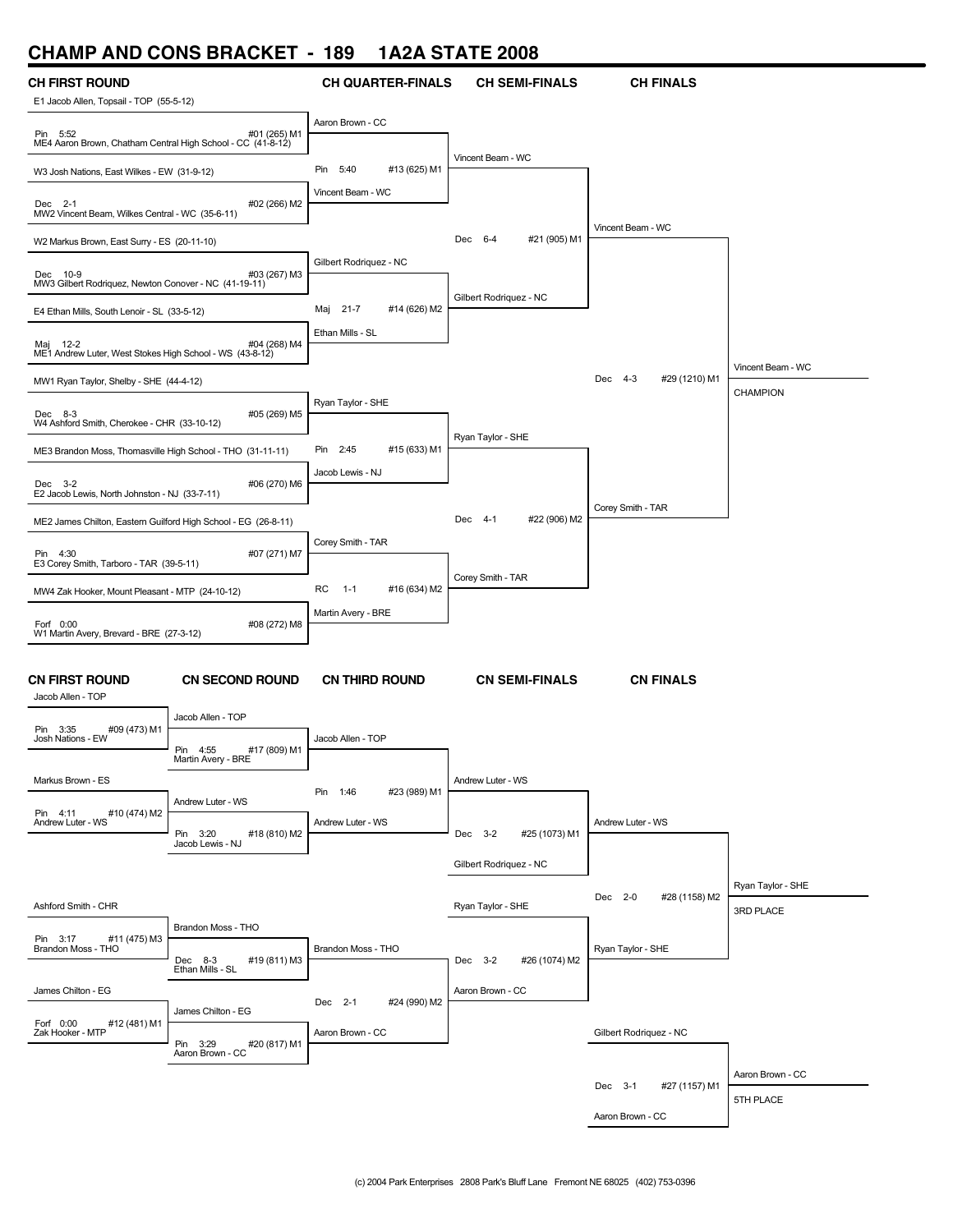#### **CHAMP AND CONS BRACKET - 215 1A2A STATE 2008**